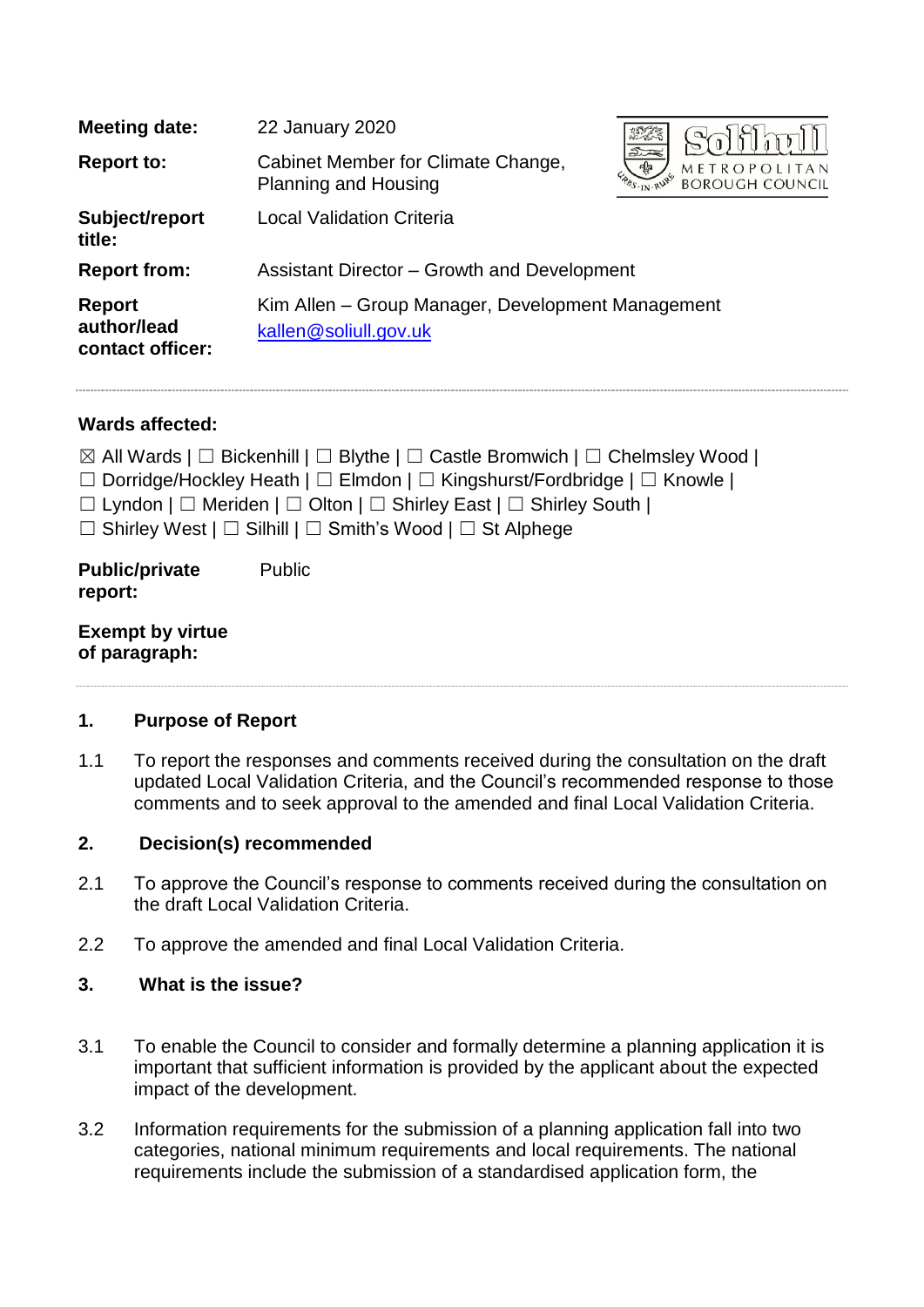application fee and certain plans of the development.

- 3.3 The availability of an up-to-date list of local requirements, known as Local Validation Criteria, allows for the Council's Development Management team to request relevant information at the start of the application process. This supports the timely determination of applications.
- 3.4 From January 2013, Government Guidance has required for Local Validation Criteria to be reviewed every two years to ensure they remain relevant. If changes are required, then the local authority must consult on those changes before they are adopted.
- 3.5 Following an officer review of the current Local Validation Criteria against planning decisions made over the previous 12 months, four new categories of requirements were identified to bolster the document. This was approved by the Cabinet Member for Planning, Housing and Climate Change at the July 2019 decision making session. The new categories are as follows:-
	- **Requirements No. 8:** Where a streetscene drawing is provided, this should be marked clearly as indicative and on a separate plan to all other scaled elevation drawings.
	- **Requirements No. 8, 9 and 10: Further clarification is provided on the standard of** plans required, including the requirement to include a scale bar on all plans to ensure all drawings can be measured electronically by interested parties, including residents, via the Council's Website.
	- **Requirement No. 9:** Applications for extensions to residential dwellings should indicate the '45 degree guideline' measured from the nearest neighbouring window that serves a habitable room. This is a key consideration as part of the Council's adopted House Extension Guidelines.
	- **Requirement No.10:** Applications which will result in a change to site levels or where existing level changes across the site vary by more than 0.3m should submit existing and proposed floor/site level plan.
	- **Requirement No. 31:** Applications for conversion of buildings within Green Belt locations to include a structural survey to show the building is capable of conversion without significant reconstruction. The submission of this document will ensure officers can properly assess a proposal against the policy requirement within Paragraph 146 of the NPPF which states the re-use of buildings is only appropriate provided that the buildings are of permanent and substantial construction.
- 3.6 Before a revised LVC can be adopted, it must be published for consultation with the local community and other stakeholders. Approval was granted to undertake public consultation on the updated version of the Council's Local Validation Criteria. Public consultation on a draft revised LVC has been undertaken for an eight week period between 2 August 2019 and 27 September 2019.
- 3.7 The draft LVC, in conjunction with the updated draft of the Statement of Community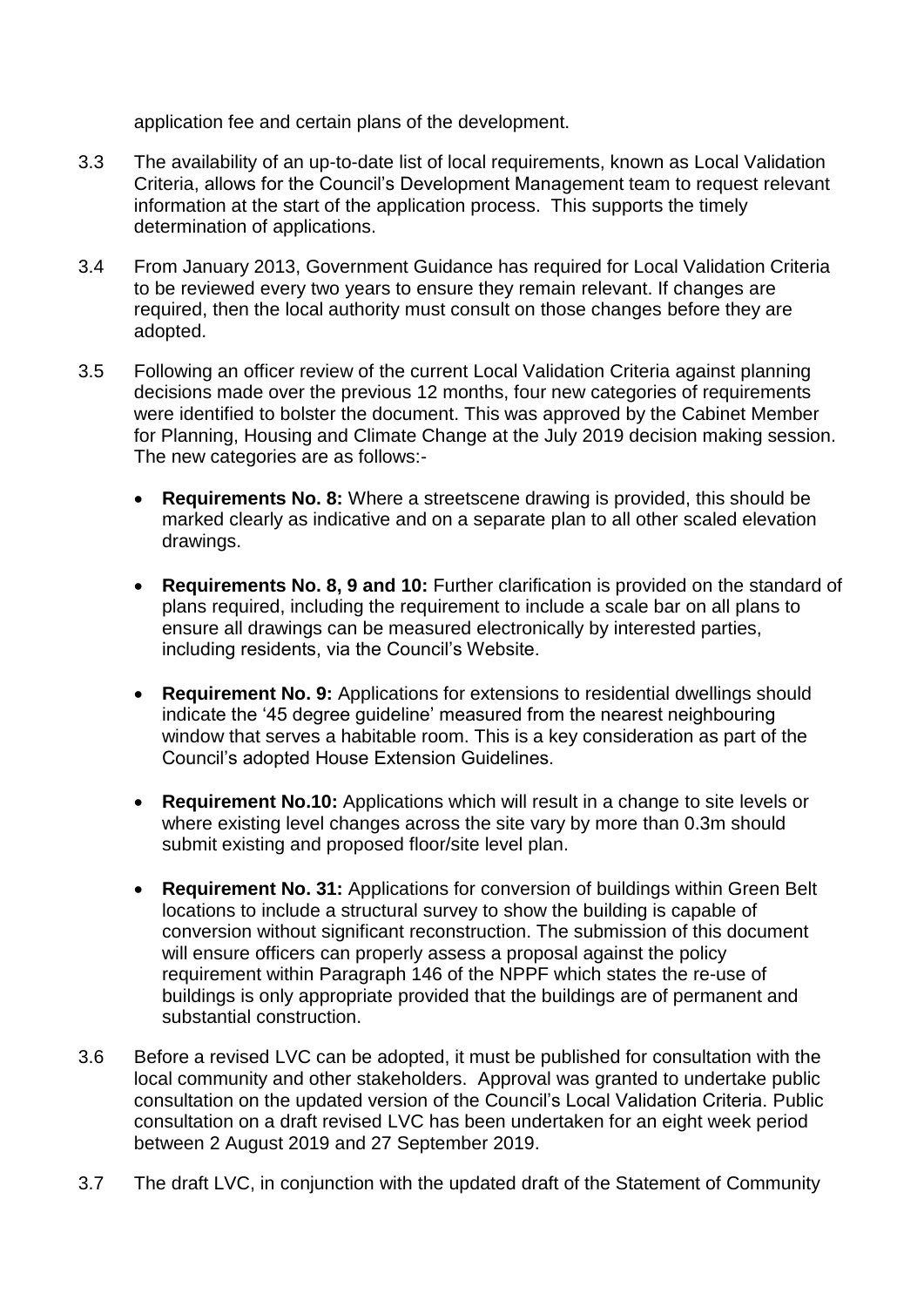Involvement document, which appears elsewhere on this Agenda, was consulted on in the following ways:

- Emails/letters were sent to specific, general and all other relevant consultees and stakeholders on the local plan consultation database;
- The draft LVC was available to view on the Council's website, at Council (Connect) offices and all libraries within the Borough;
- Stakeholders were given the option of responding to the consultation through an online consultation response portal, electronically by email or by post;
- The LVC and the consultation was promoted through Solihull 'Stay Connected' and the Council's Twitter and Facebook accounts.
- 3.8 Appendix A of this report sets out the representations that were received during the consultation on the Draft LVC. In Table 1, a summary of the comments is given, followed by the Councils recommended response to them and then any proposed changes to LVC are set out in the final column. Table 2 in Appendix A sets out the responses that were received through the Smart Survey that was carried out during the consultation and the Council's response and any proposed changes to the LVC.
- 3.9 The LVC has been amended in line with the proposed changes and the final LVC for which we are seeking approval is attached at Appendix B.
- 3.10 Overall, the document is welcomed and the responses are positive. In total, 26 responses were received. This was a mixture of email responses (19 responses) and responses received via the Survey (7 responses). Of those received by email there are: 3 statutory consultees, 6 writing in a personal capacity, 3 local interest groups, 1 Neighbourhood Forum and 3 Parish Councils, plus 2 planning practices on behalf of their clients. All responses to the Survey were from respondents commenting in a personal capacity. 5 out of 7 responses were received via the on-line Smart Survey and 2 were received in written format by post.
- 3.11 Comments received were helpful. Many expanded away from the 4 questions asked relating to new proposed requirements. Nevertheless, many comments received helped identify areas of the document that needed updating due to publication of latest planning policy and guidance. Other responses were keen to ensure the planning process is as user friendly as possible so that the public can navigate planning drawings in a simplified and meaningful way. On some occasions comments made were outside the scope of the consultation because they seek to introduce a step change in ways of working, which in itself would require further consideration and consultation. In such instances, these comments have not been taken forward (Please see Appendix A).
- 3.12 The main proposals following the consultation that have been taken forward are:-
	- To incorporate four new categories of requirements as set out in para.3.5 but to include in all cases that the plan is orientate to OS Grid North.
	- Requirements 8, and 9 accepted as proposed but to include key written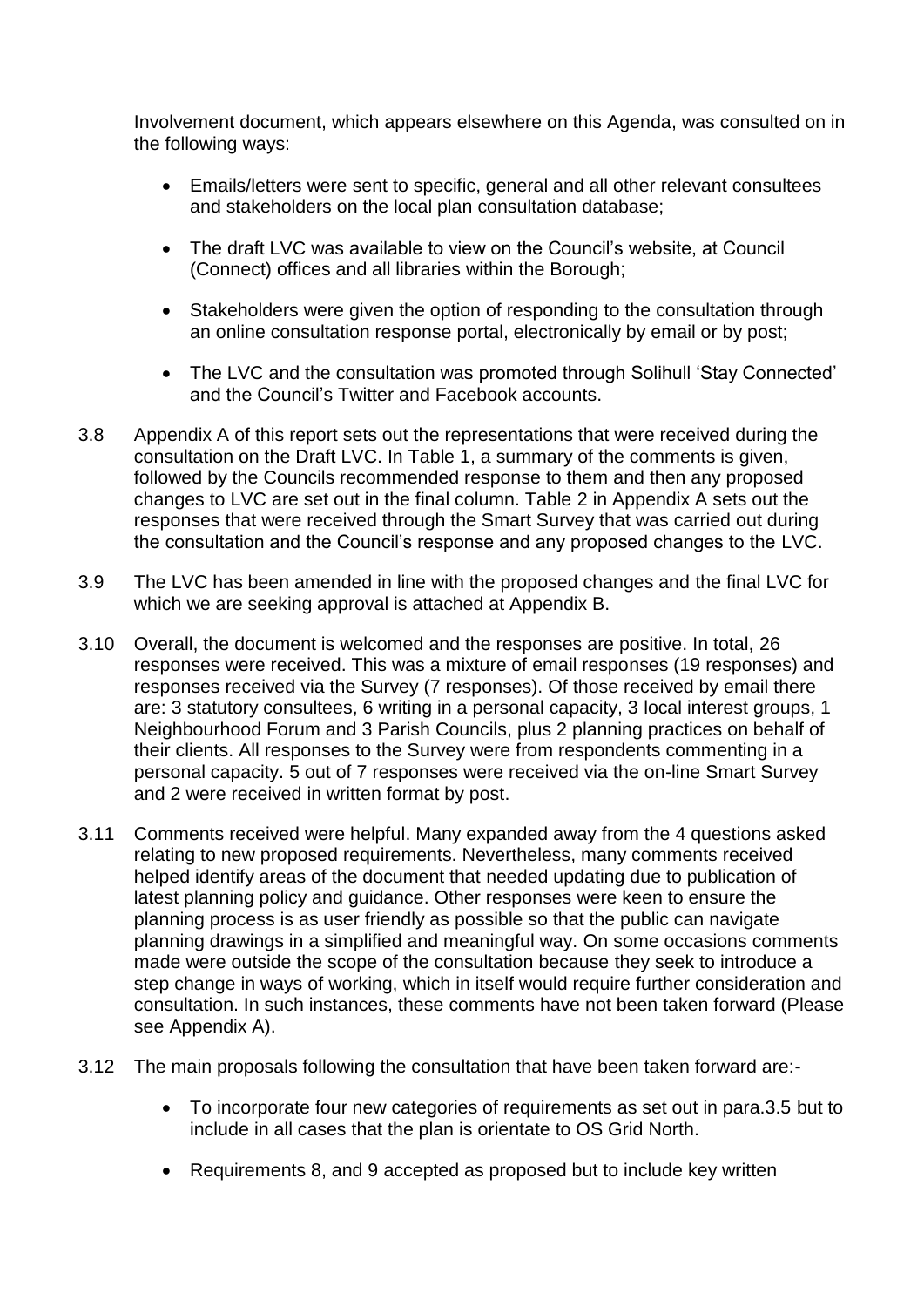dimensions showing minimum and maximum distances to all boundaries; width and depth of extensions must also be annotated on the plan are accepted.

- Requirement 10 (Site levels) accepted as proposed but to include a cross section through the existing and proposed site.
- To bring into line with the NPPF February 2019, both in terms of policy drivers and relevant paragraph numbers within the NPPF.
- Requirements have been updated to reflect up to date Policy drivers and terminology such as at requirements 17 and 18.

### **4. What options have been considered and what is the evidence telling us about them?**

4.1 No alternative options have been considered. The Council's current LVC was adopted in 2015. Since then, significant changes to the planning system have taken place. The Council's approach and processes in relation to determining planning applications has evolved to keep in line with planning guidance. The Council must have an up to date LVC to comply with national legislation and to reflect current best practice.

## **5. Reasons for recommending preferred option**

5.1 Not applicable

## **6. Implications and Considerations**

6.1 Delivery of key themes in the Council Plan:

How will the options/proposals in this report contribute to the delivery of the key themes in the Council Plan?

- $\boxtimes$  Improve Health and Wellbeing -
- $\boxtimes$  Managed Growth One of the Council's priorities is 'securing inclusive economic growth'. Planning policy that is based on good consultation can help promote this
- $\boxtimes$  Build Stronger Communities Effective planning engagement and supporting the development neighbourhood plans helps contribute to the 'creating the conditions for communities to thrive' key programme.
- ☒ Deliver Value -
- 6.2 Implications for children and young people, vulnerable groups and particular communities:
- 6.2.1 No immediate implications as a result of this report.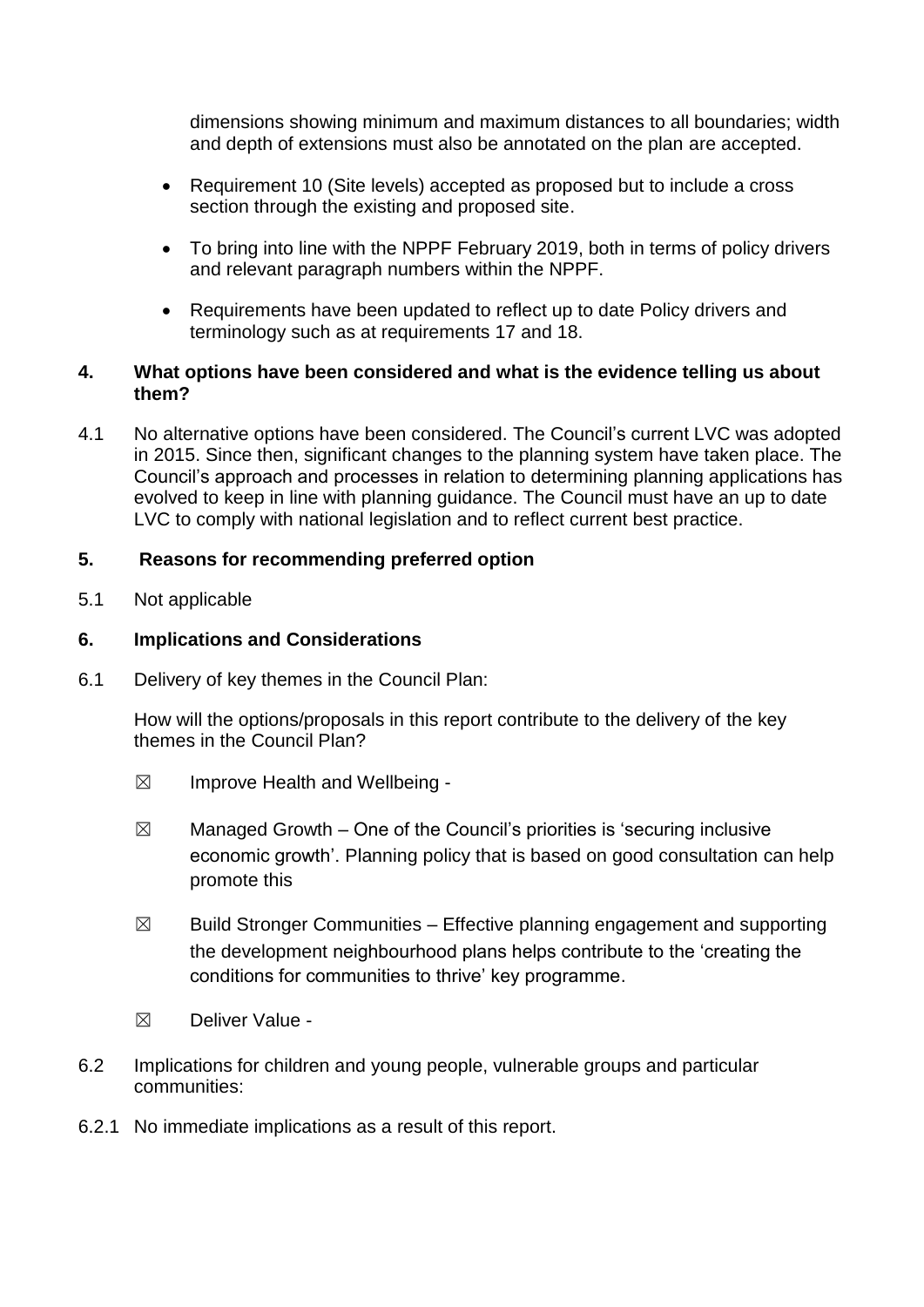- 6.3 Consultation and Scrutiny:
- 6.3.1 Government regulations identify 'specific consultation bodies' including organisations such as Natural England, Environment Agency and Historic England that the Council is required to consult.
- 6.3.2 In addition, the Council will directly consult with other relevant 'general consultation bodies' and those stakeholders on the local plan consultation database.
- 6.4 Financial implications:
- 6.4.1 No direct implications as a result of this report. The cost of the consultation, and its future requirements will be met from within existing budgets.
- 6.5 Legal implications:
- 6.5.1 The statutory tests, included in Paragraph 4.1 of this report, are set out in section 62 (4A) of the Town and Country Planning Act 1990 (inserted by the Growth and Infrastructure Act) and article 11(3) (c) of the Town and Country Planning (Development Management Procedure) (England) (Order) 2015.
- 6.5.2 The Planning Practice Guidance gives a recommended three step approach to reviewing a Local Validation Criteria:

1) Review the existing local list and identify drivers for each item on their existing local list of information requirements.

2) Consult the local community, including applicants and agents on the changed which are necessary.

3) Consultation responses should be taken into account by the Local Planning Authority when preparing the final revised list and finally published on the Council's website.

- 6.6 Risk implications:
- 6.6.1 None as a direct result of this report.
- 6.7 Statutory Equality implications:
- 6.7.1 None as a result of this report.

### **7. List of appendices referred to**

- 7.1 Appendix A Solihull Draft Local Validation Criteria: Summary of Consultation Comments and Proposed Changes
- 7.2 Appendix B Amended Local Validation Criteria.

### **8. Background papers used to compile this report**

8.1 Solihull Local Plan 2013